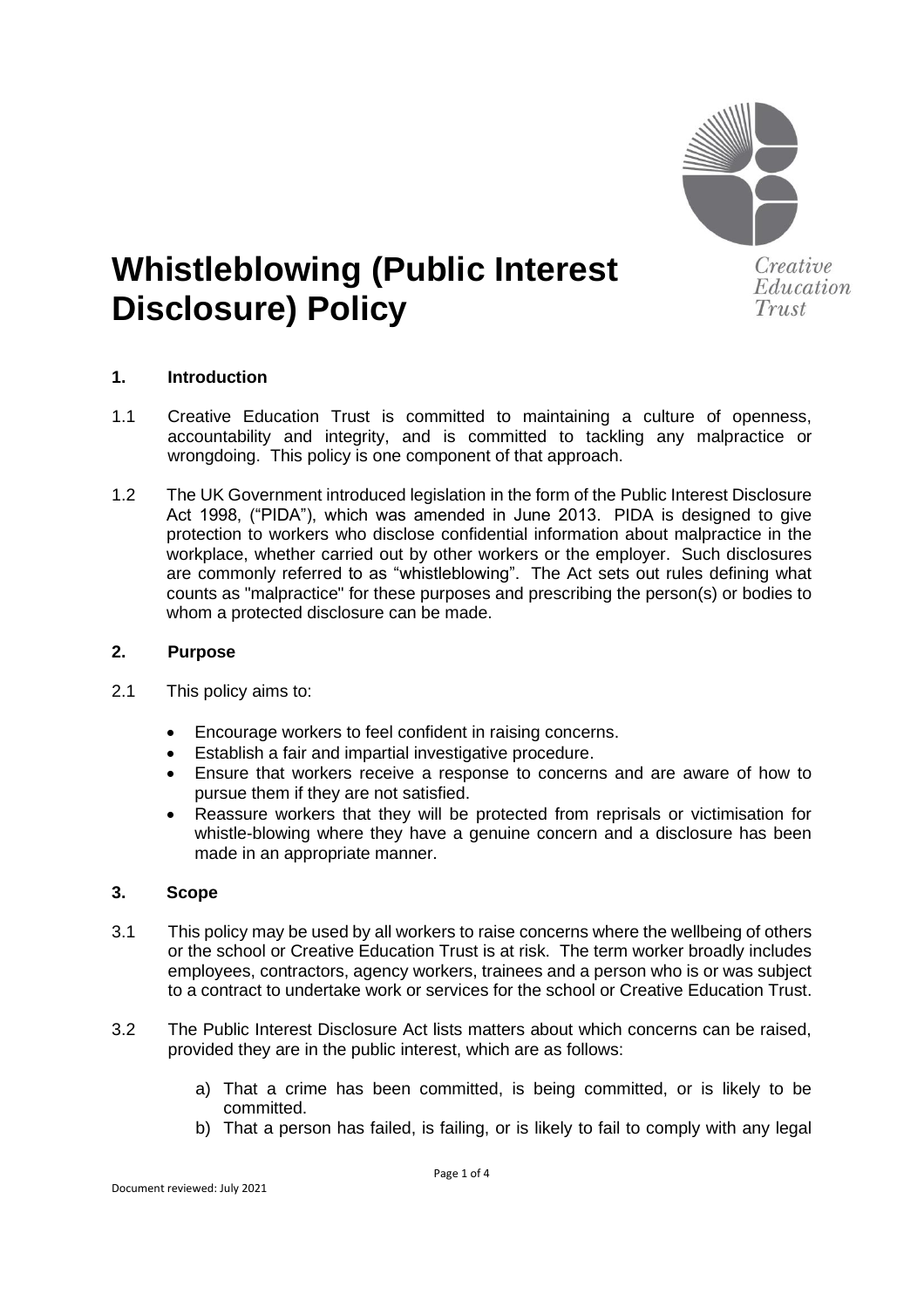obligation to which they are subject.

- c) That a miscarriage of justice has occurred, is occurring, or is likely to occur.
- d) That the health and safety of an individual has been, is being, or is likely to be endangered.
- e) That the environment has been, is being or likely to be damaged.
- f) That information tending to show any of a) to e) above has been concealed or is likely to be deliberately concealed.
- 3.3 Concerns that may fall within the terms of this policy include, for example, willful maladministration and corruption, misuse of funds, theft or fraud.
- 3.4 Whistleblowing is distinct from the grievance procedure. The grievance policy should be used if employees have a complaint not covered by the circumstances listed at 3.2, other workers may use the Complaints Procedure. If the designated officer, as set out in 7.2 below) concludes that the concern does not fall under the circumstances at 3.2 they will advise the complainant of these alternative routes of complaint.
- 3.5 Concerns relating to the safeguarding of children should be raised through the child protection policy.

# **4 Equal Opportunities**

4.1 The whistleblowing procedure must always be applied fairly and in accordance with the Equality and Diversity in Employment Policy and relevant employment law.

# **5 Timing**

5.1 The whistleblowing procedure should normally be conducted within the timescales laid down in this document. However, if there is a valid reason to do so, timescales can be varied. If this is initiated by management, the worker should be given an explanation if this occurs and informed when a response or meeting can be expected.

#### **6 Assurances to workers**

- 6.1 Creative Education Trust is committed to ensuring that any concerns of this nature are taken seriously and investigated. A disclosure to Creative Education Trust will be protected if the individual:
	- Has an honest and reasonable suspicion that any of the circumstances listed at 3.2 above has occurred, is occurring or is likely to occur; and
	- Has reasonable belief that the disclosure is made in the public interest.
- 6.2 Individuals who raise concerns reasonably and responsibly will not be penalised and will be protected from harassment and victimisation. Briefings will be issued to ensure an awareness of what is covered in the Whistleblowing Policy and training given to those who must deal with Whistleblowing Concerns.
- 6.3 Additional information is available at [www.gov.uk/whistleblowing](http://www.gov.uk/whistleblowing) or through the Advisory, Conciliation and Arbitration Service (ACAS) [www.acas.org.uk.](http://www.acas.org.uk/) Workers may also wish to seek advice from their trade union or professional association.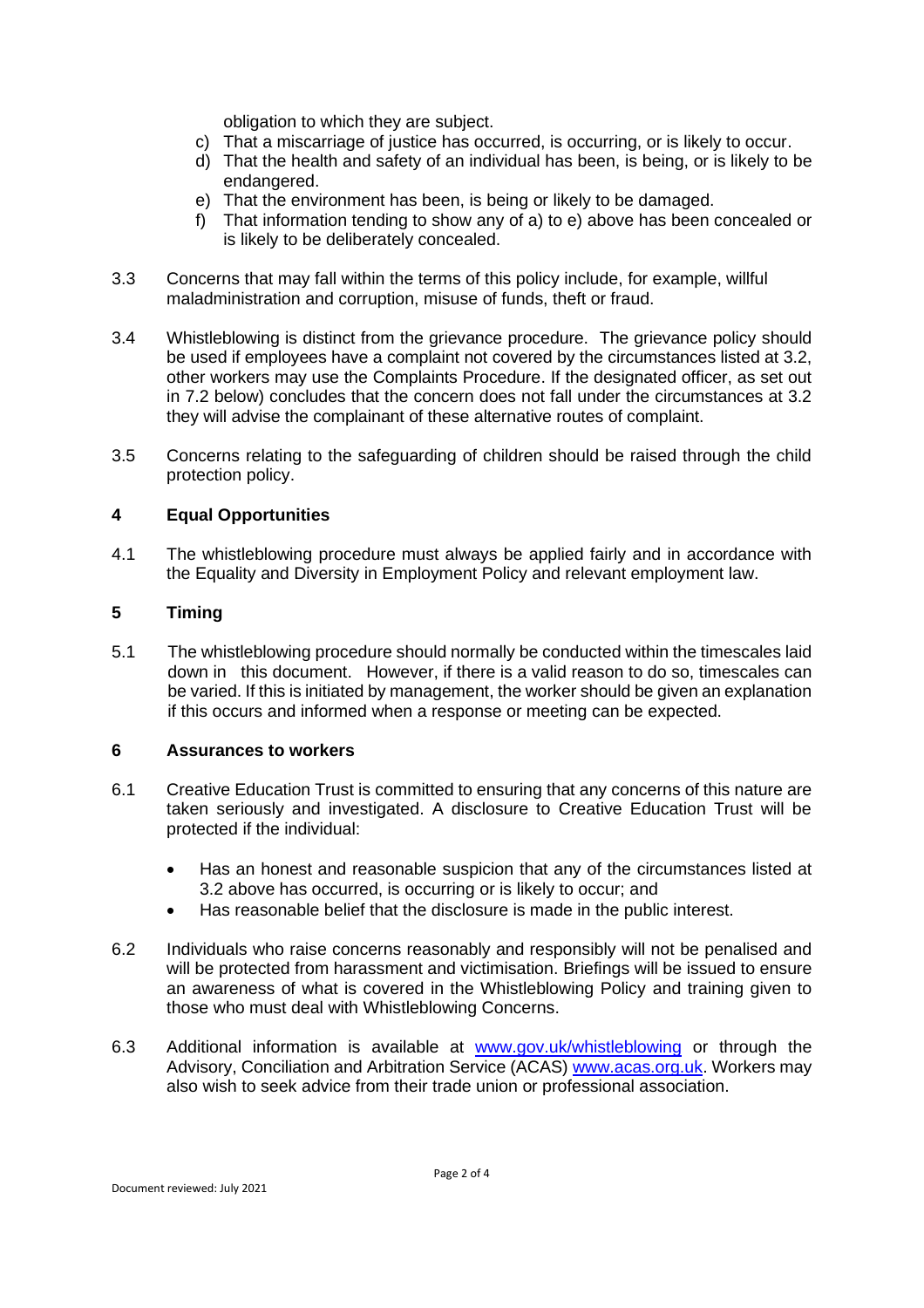#### **7. Reporting a concern**

- 7.1 School workers should normally raise their concerns with the Headteacher or Principal or in their absence another member of the Senior Leadership Team (SLT).
- 7.2 If the activities of the Principal, a member of Head Office staff, or a member of the Academy Council or Rapid Improvement Board are part of the concern, then the Creative Education Trust's Chief Executive is the appropriate contact [\(ceo@creativeeducationtrust.org.uk](mailto:ceo@creativeeducationtrust.org.uk) ). If the activities of the Chief Executive or a nonexecutive director of the Creative Education Trust are part of the concern, then the appropriate contact is the Chair of the Board of Directors [\(ChairofTrustees@creativeeducationtrust.org.uk\)](mailto:ChairofTrustees@creativeeducationtrust.org.uk).
- 7.3 Concerns must be raised in writing, and where possible should include the following information:
	- The background and history of the concern, giving relevant dates and providing as much supporting evidence as possible;
	- The reason(s) why the worker is particularly concerned about the situation.

# **8. Investigation**

- 8.1 The person receiving the disclosure will acknowledge receipt in writing within five working days and provide an intended timetable for the investigation. They may ask another person to undertake the investigation, or in some exceptional circumstances it may be appropriate to refer the matter to an external body such as the police.
- 8.2 The investigating officer will arrange a meeting with the individual as soon as possible to discuss their disclosure. Any concern raised will be investigated thoroughly and in a sensitive and timely manner.
- 8.3 At any stage, the individual making the disclosure, or the person the disclosure is about, may be accompanied by a work colleague (who is not involved in the area of work to which the concern relates) or trade union representative. Any companions must respect the confidentiality of the disclosure and any investigation.
- 8.4 The investigator will report their findings to the person who received the disclosure, who will then decide if there is a case to answer and if any further action is necessary. The investigation process must be completed as quickly as possible, and should usually take no more than 15 working days,
- 8.5 A worker raising a concern under this policy and procedure will be informed, where appropriate, of the final outcome. In some circumstances, e.g. where disciplinary action has resulted from the concern, it may not be appropriate to provide specific details due to the confidentiality and sensitivity of such matters.

# **9. Confidentiality**

9.1 Workers should feel able to voice whistleblowing concerns openly under this policy. The Creative Education Trust will make every effort to protect a worker's identity if confidentiality is requested.